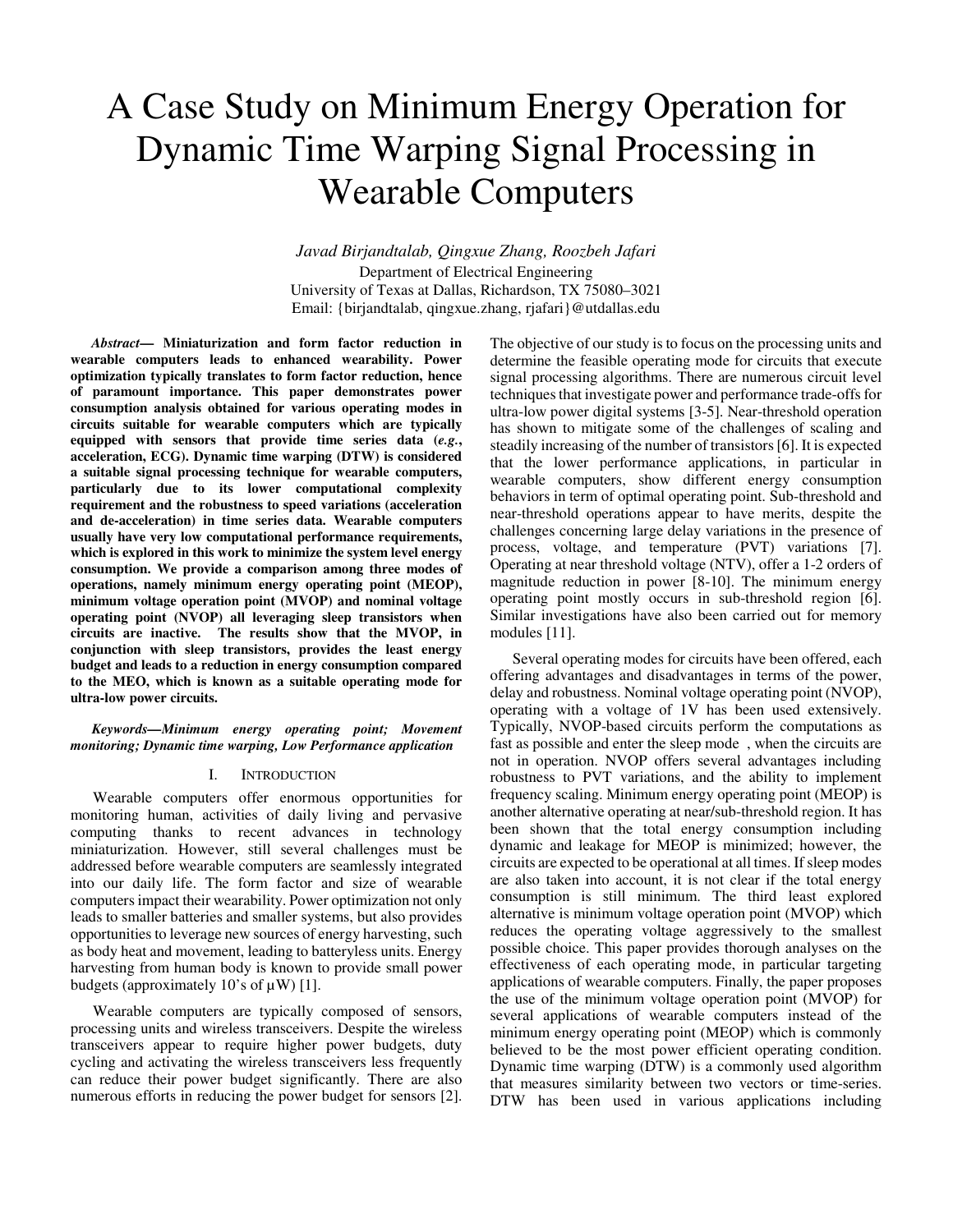handwritten signature, speech, and video recognition. It has also been used for human movement monitoring for the applications of health-care and wellness using wearable computers. Several investigations have focused on system level power optimization in DTW-based architectures [12, 13]. In this paper, we consider a system level view and attempt to make a connection between system-level and circuit-level power optimization based on the fact that the performance requirement is relatively low for wearable computers. We study several operating modes and show their effectiveness in circuits that are targeted towards DTW-based architectures. This investigation provides cues for design techniques aimed at creating the future hardware accelerators for wearable computers.

The rest of the paper is structured as follows: In Section II , we present an overview for human movement monitoring and the details of DTW algorithms. In Section III, we present a minimum energy operating point concept. We present the experimental results on the trade-offs between various operating modes in Section V.

## II. BACKGROUND

## *A. Human Movement monitoring*

Human movement monitoring using wearable computers has been used for gait analysis, rehabilitation, fall prevention, sport medicine and recovery monitoring [14]. Wearable computers, equipped with motion sensors, namely accelerometers, gyroscopes, magnetometers, pressure and flex sensors offer novel paradigms to monitor human movements and extract relevant information about the speed, stability and control when performing the movements. Movement monitoring is performed by observing time-series data generated by sensors, potentially placed at different parts of body (*e.g.*, glasses, watches, and straps placed on ankle). Dynamic time warping has proved to be a very effective technique in processing timeseries data and identifying movements of interest.

## *B. Review of Dynamic Time Warping*

Dynamic time warping (DTW) is an algorithm for measuring similarity between two sequences which may vary in time or amplitude. We call one time-series sensor input, that is data obtained from motion sensors, and the other time-series templates, that is the pattern of the movement of interest. Assume the sensor input and the template are defined by  $X =$  $x_1, x_2, \dots, x_n$  and  $T = t_1, t_2, \dots, t_m$  respectively. The objective of DTW is measuring the distance  $D(X, T)$  between the two sequences,  $X$  and  $T$ . This is accomplished by finding the optimal warping path in the  $n \times m$  cost matrix  $F(i, j)$  where  $0 \le i \le n$ ,  $0 \le j \le m$ . The cost matrix is calculated as follows [15]:

$$
F(i,j) = dist(x_i, t_j) + min \begin{cases} F(i-1, j-1) \\ F(i, j-1) \\ F(i-1, j) \end{cases}
$$



**Fig. 1.** DTW hardware block diagram

The optimal warping path essentially finds the best alignment between the two sequences, such that their distance is minimized, while allowing acceleration or de-acceleration in sequences. This feature in particular is very useful as movements might be performed slower or faster, and the DTW automatically accounts for that. This operation can be accomplished by a series of adders in approach similar to dynamic programming. The hardware block diagram of DTW is shown in Fig. 1. Typically, software based DTW approaches used Euclidean distance; however we opted for Manhattan distance due to its hardware friendliness, not requiring multiplications and square root.

 As the optimal warping path is calculated, eventually the final distance cost of the warping path is compared to a threshold. If the distance costs appears to be smaller than the threshold; that indicates that the two time-series are similar to each other, leading to the identification of the movement of interest.

#### III. MINIMUM ENERGY OPERATING POINT

#### *A. Dynamic and leakage energy*

Power dissipation and circuit delays are two factors that vary when changing the supply voltage  $V_{DD}$ . The total energy can be divided to dynamic energy and leakage energy. Dynamic energy is represented with:

$$
E_{Dyn} = f \times N \times C \times V_{DD}^2
$$

Where  $f$  is switching frequency, N is the number of clock cycles required to complete an operation, C is the total switching capacity, and  $V_{DD}$  is the supply voltage. The dynamic energy decreases when supply voltage is reduced. The leakage energy is modeled using:

$$
E_{Leak} = V_{DD} \times I_s \times e^{\frac{V_{gs} - V_{th}}{nV_T}} \times \left(1 - e^{\frac{-V_{ds}}{V_T}}\right) \times T
$$

Where  $I_s$  is technology dependent,  $V_{gs}$  is the gate to source voltage,  $V_{th}$  is threshold voltage,  $V_T$  is Thermal voltage, *n* is sub threshold parameter, and  $T$  is the delay of circuit [16]. The delay or the latency of the circuits increases when reducing the voltage, leading to increased leakage energy. The total energy is characterized by the summation of the dynamic and leakage energy. We will later show the trade-offs between the leakage and the dynamic energy and their contribution to the total energy when the supply voltage is varied.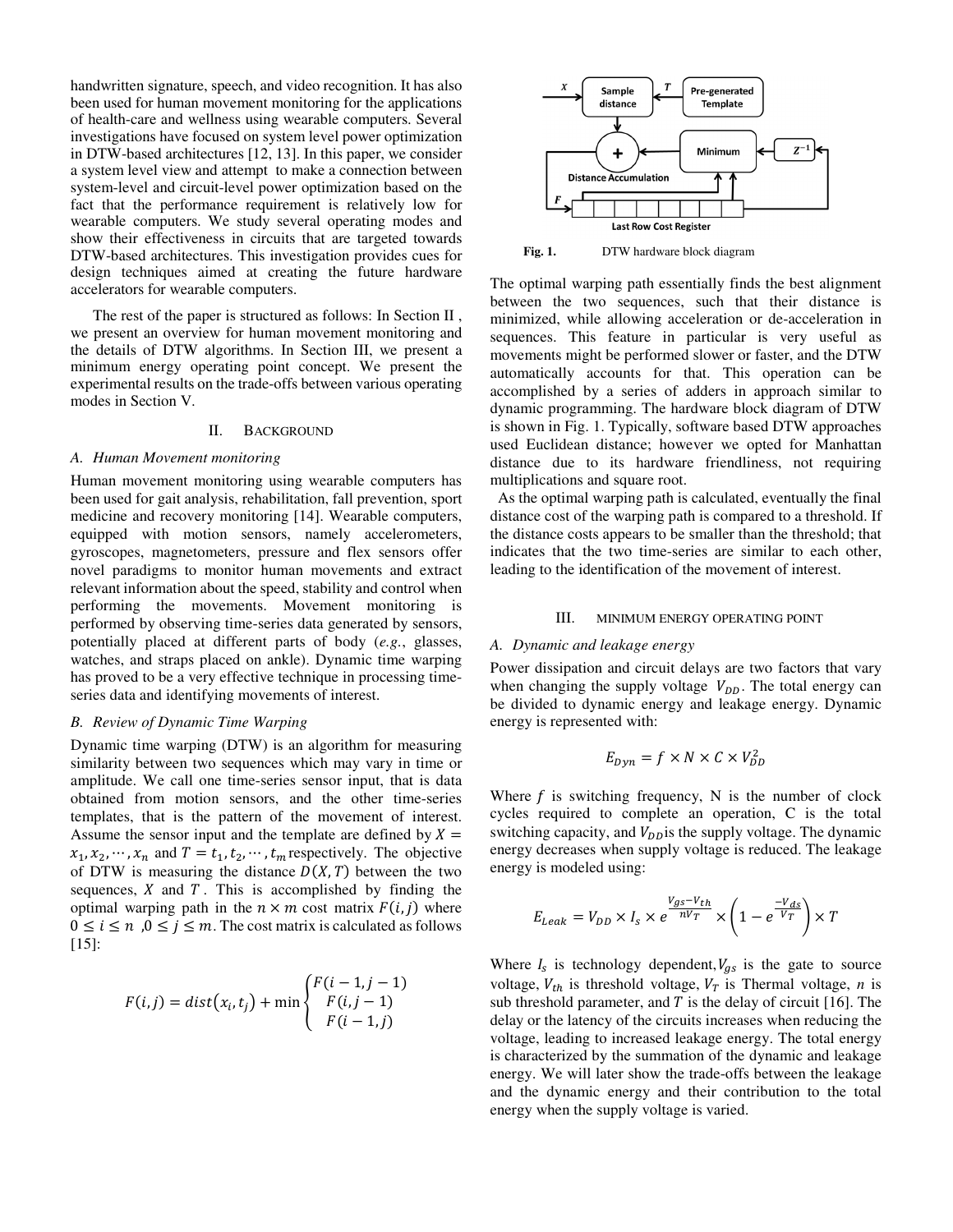# *B. Sleep transistors*

Sleep modes, also known as power gating techniques, are utilized to deactivate cells that are idle. Sleep transistors also show similar trade-offs in terms of the delay and the leakage. The key factor is the width of sleep transistors. While larger transistors provide higher leakage, the delay decreases. The product of delay and leakage affect the total leakage energy. Sleeps transistors can be added using various configurations such as footer, header or both [17]. An earlier investigation presents challenges in using sleep transistors [18]. We are using both of header and footer sleep transistors in our architecture. Fig. 2 shows how the sleep transistors are incorporate.



**Fig. 2.** Notion of sleep transistor

## IV. VARIOUS OPERATING POINTS

A directed acyclic graph (DAG), *G(V,E)* is used to model our signal processing algorithm, namely, DTW. Each node, *V*, defines a computation and each edge, *E*, defines the data dependency and the communication between two nodes. The computation starts when all corresponding inputs are available and it takes a specific amount of time to finish. Each node has an intrinsic delay *D*. The critical path defines as the longest path from the input to the final output. The critical path delay limits the application throughput and the maximum frequency of operation,  $f_{max}$ . For example, if the critical path delay tends to be 10 $\mu$ S, the maximum operation frequency  $f_{max}$ , will be 100kHz. The application delay, Dapp, as defined in [19], is determined by the application, in particular how frequently the inputs are available and how fast the final results must be computed. For example, in case of wearable computers, if specific sensors are sampled at 20Hz, the output of the DAG or the final results must be determined before the next sample arrives. Therefore, the application delay,  $D_{app}$ , will be 50ms. As seen from this example, there is often a mismatch between the application delay,  $D_{app}$ , and the critical path or circuit delay,  $D_{cir}$ (in this example, 50ms *vs.* 10µS). If the application delay, which would be often fixed, appears to be orders of magnitude larger than the critical path delay, the circuits will complete the computation early and will either have to go to the sleep mode or remain active leaking until the next set of inputs (and computations) are available. This introduces an interesting trade-off to select the operating supply voltage and the critical path delay such that the leakage current, especially for the applications of wearable computers, is minimized. If the circuit operates at the NVOP mode with a small critical path delay (VDD at approximately 1V), while the application delay is a few orders of magnitude larger, the circuit consumes significantly larger leakage energy than the MEOP (VDD at around 300-400mV). If the operating voltage is pushed down to the MVOP (VDD at around 200mV), the critical path delay increases while the leakage current decreases, Please note that for all these scenarios, the application delay remain constant. For example, assume the application delay dictates an adder to operate at 10 kHz ( $D_{app}$  = 100 µs). The adder is synthesized and the critical path delay is determined to be  $0.2 \mu s$ ,  $50 \mu s$ , and  $200$ µs for NVOP, MEOP and, MVOP, respectively. Therefore, the operating point should be selected somewhere between NVOP and MEOP to meet the requirements of the application, that is  $D_{\text{cir}} = D_{\text{app}} = 100 \text{ }\mu\text{s}$ . If the application requires the adder to operate at 1 kHz, the application delay would be 1ms which can be accommodated by all three operating modes (NVOP, MEOP and MVOP). In this case, the optimal operating point *could be* MVOP since a higher supply voltage leads to increased leakage energy consumption. This will be later shown in this paper. Since the low performance signal processing algorithms for wearable computers typically require long sleep time, larger margins or guard-bands in the clock can be included to compensate for PVT variation. This will not impact the correctness of the signal processing, nor the power analysis.

Power reduction is extremely important for wearable computers. If a watch-like wearable computer is expected to operate as a pedometer, a 2X power reduction reduces the number of battery recharges in half. On the other hand, wearable computers typically do not require highly complex signal processing or computations. These two characteristics suggest that MEOP and MVOP could be ideal modes for computation in wearable computers.

We illustrate our case study focusing on dynamic time warping (DTW) which is commonly used for many wearable computing applications. The critical path delay varies by changing the operating point voltage. Fig. 3 shows the application delay,  $D_{\text{app}}$ , along with  $(P_v, d_v)$ ,  $(P_E, d_E)$ , and  $(P_N, d_N)$  the active power-delay pairs for MVOP, MEOP , and NVOP modes, respectively. The power includes both the leakage and dynamic power when the computation is being executed. Following the completion of the computation, the circuit goes to sleep for the remaining duration of Dapp until the next computation is required. Nominal voltage operating point (NVOP) has the highest power consumption since the leakage and dynamic power both increase by the supply voltage. Minimum voltage operating point (MVOP) has the largest delay since the delay is inverse proportional to the voltage. Minimum energy operating point (MEOP) provides a trade-off between the performance and the delay.

Please note that for all these scenarios, although the leakage power is reduced close to zero during sleep mode, the amount of leakage is still a function of the supply voltage and increases for higher voltages. We illustrate the total energy for each operating mode by  $E_{total}$ . Dynamic current,  $I_{dyn}$ , and leakage current,  $I_{leak}$ , are both extracted. The total energy is the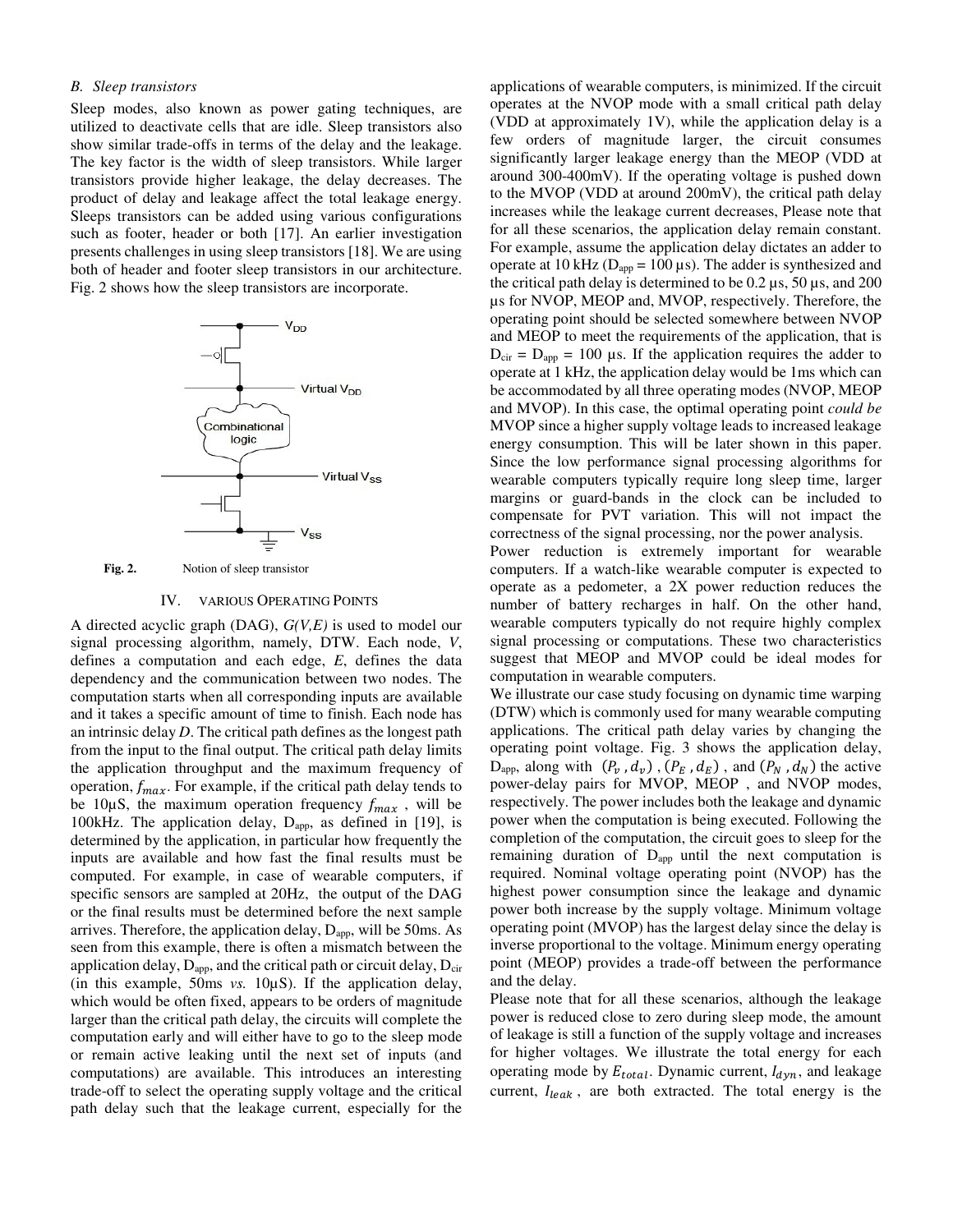summation of the energy during the computation (dynamic and leakage) and during the sleep.

> $P_{leak} = I_{leak} \times V_{DD}$  $P_{Dyn} = I_{Dyn} \times V_{DD}$  $P = P_{leak} + P_{Dyn}$

$$
E_{total} = P \times D_{cir} + P_{leak} \times (D_{app} - D_{cir})
$$



Fig. 3. Power versus delay for different operating mode

With higher performance applications where  $D_{app} \approx D_{cir}$ , the circuit never goes to sleep and therefore  $P_{E} \times d_{E}$  is the dominant term, making MEOP a suitable solution. In lower performance applications however where  $D_{app} \gg D_{cir}$ ,  $P_E \times (D_{app} - D_{cir})$ becomes dominant, hence the need to reduce the leakage current as much as possible.

TABLE I. shows several application configurations for DTW algorithm. DTW algorithm is expected to operate on a 3-axis accelerometer, where sampling frequency can vary from 4 to 100Hz. Each sample can have 4, 6 or 12 bits. Four target movements are expected to be detected each having duration of approximately one second. As each sample is acquired, 6 additions and 3 inversions are required per sample. Although the application configurations may vary, our proposed application configurations will facilitate investigating the power consumption for the three operating modes, namely, NVOP, MEOP and MVOP. This analysis can be easily scaled to other application configurations. The notion of minimum voltage operation point is applicable to many low performance configurations in which the application frequency  $D_{\text{app}}$  is much smaller than the circuit frequency  $D_{cir}$ .

| TABLE I. | DTW APPLICATION CONFIGURATIONS |
|----------|--------------------------------|
|          |                                |

| <b>Bit resolution</b>    | 4,6,12 bit                   |  |  |
|--------------------------|------------------------------|--|--|
| Input sampling frequency | 4,10,100Hz                   |  |  |
| Sensor                   | 3-axis accelerometer         |  |  |
| <b>Movement Duration</b> | 1 Second                     |  |  |
| Number of Movements      |                              |  |  |
| Operations per sample    | $6$ Additions + 3 Inversions |  |  |

#### V. RESULTS

# *A. Accuracy Analysis*

We create a set of experiments to measure the accuracy of DTW algorithms for various bit resolutions and sampling frequencies when a 3-axis accelerometers is used. Five subjects wear a sensor node on the right thigh and perform two movements thirty times. The target movements are approximately onesecond and include sit-to-stand and kneeling. The samples are acquired from the 3-axes accelerometer with 16-bit resolution. We convert the 16bit input data to 12bit, 6bit, and 4bit data. The sampling frequency for the experiments was set at 100 Hz. To create 10Hz and 4Hz sampling frequencies, the original data were down sampled. In order to show the accuracy of DTWbased movement recognition algorithm for various bit resolution and sampling frequencies, we report the precision and recall as two significant accuracy metrics. We assume *t<sup>p</sup>* as the true positive, that is number of correct target movements detected,  $t_n$  as the number true negatives,  $f_n$  as the number of false negatives and  $f_p$  as the number of false positives. The precision and recall are defined as:

$$
Precision = \frac{t_p}{t_p + t_n}
$$

$$
Recall = \frac{t_p}{t_p + f_n}
$$

As the bit resolution and sampling frequency are decreased, it is expected that the precision and recall decrease. It is also expected that the power consumption would decrease. TABLE II. and TABLE III. show the precision and recall for various bit resolution and input frequency for sit-to-stand and kneeling movements.

TABLE II. DETECTION OF SIT-TO-STAND (PRECISION AND RECALL)

|                 | 12Bit     |        | 6Bit      |        | 4 <sub>Bit</sub> |        |
|-----------------|-----------|--------|-----------|--------|------------------|--------|
|                 | Precision | Recall | Precision | Recall | Precision        | Recall |
| 100Hz           | 96.77     | 96.77  | 96.77     | 96.77  | 96.77            | 96.77  |
| 10Hz            | 96.77     | 96.77  | 93.75     | 96.77  | 90.90            | 96.77  |
| 4H <sub>Z</sub> | 93.77     | 96.77  | 90.90     | 96.77  | 90.90            | 96.77  |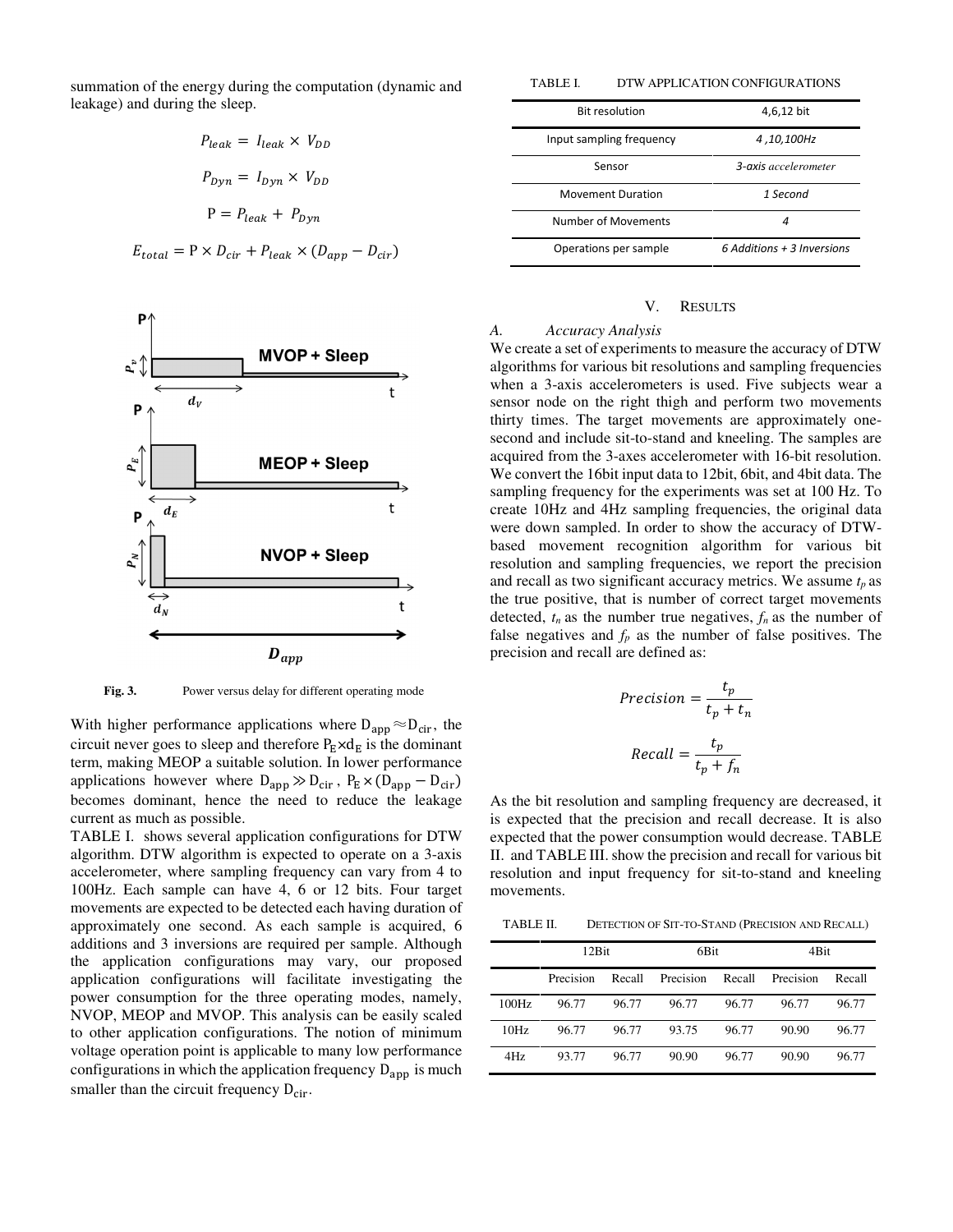TABLE III. DETECTION OF KNEELING (PRECISION AND RECALL)

|       | 12Bit     |        | 6Bit      |        | 4Bit      |        |
|-------|-----------|--------|-----------|--------|-----------|--------|
|       | Precision | Recall | Precision | Recall | Precision | Recall |
| 100Hz | 100       | 100    | 100       | 100    | 90.47     | 100    |
| 10Hz  | 86.36     | 100    | 79.16     | 100    | 72.72     | 84.21  |
| 4Hz   | 68.00     | 89.47  | 65.38     | 89.47  | 52.00     | 68.42  |

# *B. Energy Analysis*

We create the behavioral code for DTW in Verilog. The logic blocks are also verified by the Hspice. The DTW core was synthesized using the TI 45nm technology process. In order to extract leakage energy, we calculate the leakage current in idle time. We extracted the longest path using statistical timing analysis which is done by the Synopsys Prime-time tool. Statistical timing analysis calculates the delay of each internal logic unit and computes the expected timing of the entire circuit. Next, we identified the critical path. All paths from primary input to primary output are used in worst-case delay extraction. We use the same net-list for all operating modes since there is no considerable difference in area when implement circuits with different very low frequency specifications. Fig. 4 shows the critical path delay  $D_{cir}$  for various bit resolution and operating modes. The sub-threshold region leads to longer delays, almost 3 or 4 order of magnitudes larger than nominal voltage delay. Please note that the delays are shown on a logarithmic scale. We assumed the clock frequency would be twice as much as the critical path delay. Under this assumption, we calculated the leakage current,  $I_{leak}$ , by averaging the current in idle periods. We also calculate the total current,  $I_{total}$ , when the circuit was operational, and the dynamic current,  $I_{Dynamic}$ , was determined by subtracting the leakage current from the total current. We applied several random test signals and measured both the dynamic and leakage currents by averaging the current over all test signals.

Fig. 5 shows energy consumption for supply voltages ranging from 200 to 800mV. We observe that the minimum energy point occurs at 350mV and the corresponding energy per DTW operation is 43.8fJ. The leakage energy is increased for subthreshold voltages, as the supply voltage decreases, as expected. Please note that these measurements do not include sleep modes. In other words, Fig. 5 shows the total energy consumption versus supply voltage with the assumption that the circuit delay and the application delay are equal  $(D_{cir} = D_{app})$ . In this case, total energy consumption at 0.2 V and 0.6 V are the same. Please note that the leakage energy will be higher at 0.6V compared to 0.2 V. Therefore, operating at 0.6 V does not lead to better results at lower frequencies especially when  $D_{app}$  >> D<sub>cir</sub>.

We calculate the total energy in three different operating modes: NVOP+Sleep, MEOP+Sleep and MVOP+Sleep. We repeat simulations for different sampling frequencies and different bit resolutions. We considere 4Hz, 10Hz, and 100Hz for data sampling frequency, which was subsequently used to determine Dapp (250ms, 100ms and 10ms, respectively).



**Fig. 4.** Critical path delay for variouse operating modes



**Fig. 5.** Total, dynamic, and leakage energy of DTW



**Fig. 6.** Energy consumption for 4-bit DTW in various operating modes



**Fig. 7.** Energy consumption for 6-bit DTW in various operating modes



**Fig. 8.** Energy consumption for 12-bit DTW in various operating modes